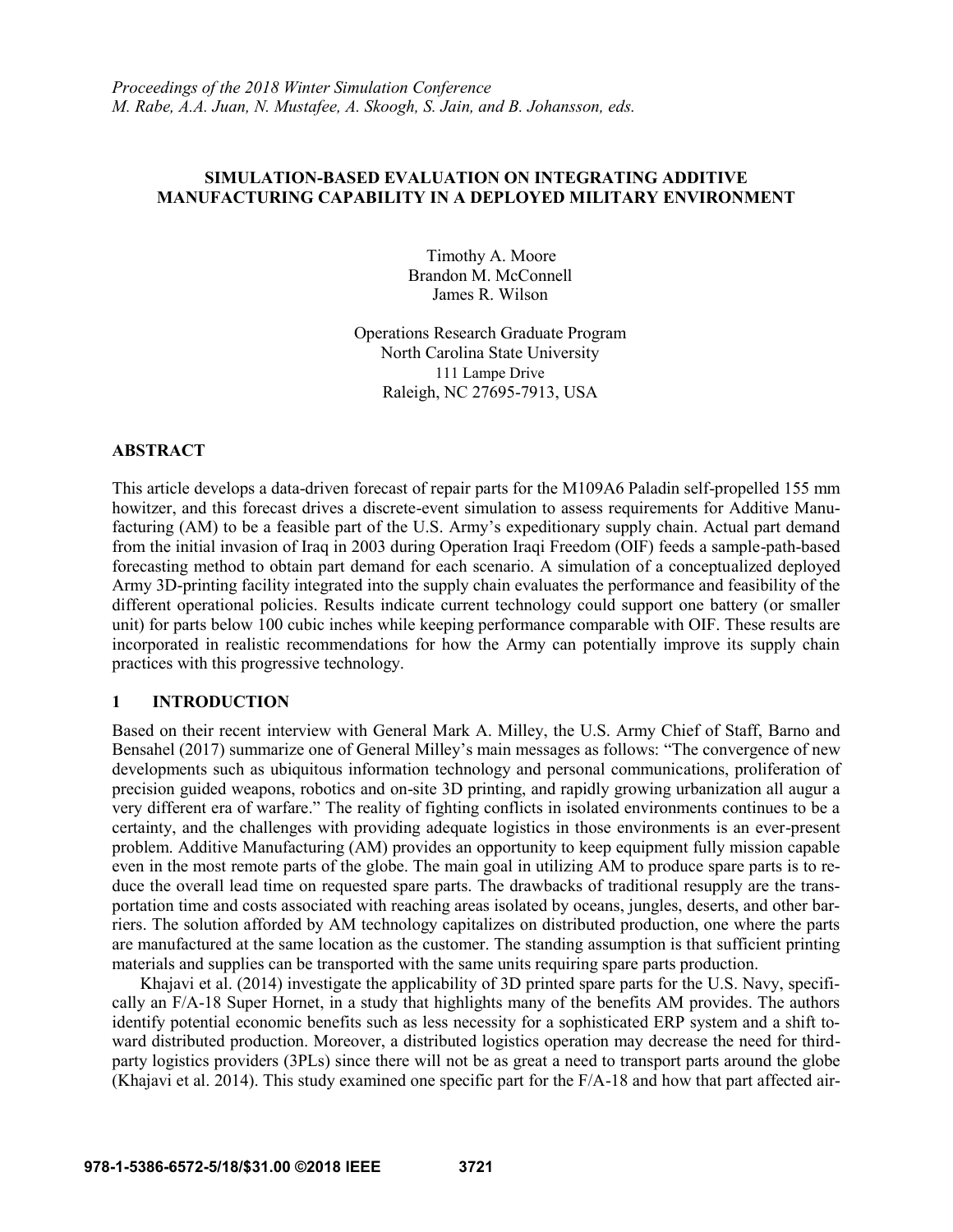craft downtime, whereas our simulation provides a broader view of spare part replacement in a deployed environment.

In practice today, a new GE Global Research program is implementing cutting-edge 3D printing and scanning technology to create replacement parts for aging ships in the U.S. Navy (Pomerantz 2018). Oftentimes, the techniques to manufacture the antiquated equipment do not exist anymore; however, a sophisticated scanner can image the part, permitting a 3D printer to produce a near-identical replacement.

Effective use of AM opens up the possibility for on-demand printing to be a major component of justin-time manufacturing. If AM is decoupling parts of the supply chain, then it stands to reason that the overall chain is simplified and made more efficient. Moreover, the need for warehousing, transportation, and packaging can be significantly reduced. With proper supply chain configuration, it is possible to improve cost efficiency while maintaining customer responsiveness using AM (Huang et al. 2013).

Knowing that the U.S. Army is an ideal candidate to capitalize on AM technology, we must address the implementation requirements for AM. Can current AM technology have a sizeable impact if it is integrated into an Army logistics model? In this paper we are concerned with satisfying a realistic demand rate. The assumption is made that AM can print everything required with a 3D metal printer. In this regard we are not answering specific engineering hurdles; rather we are using realistic AM build rates to demonstrate what parts produced by traditional manufacturing (TM) can be supplanted with parts produced by AM. In this regard, the goal is to identify technological and demand scenarios where AM can feasibly be integrated into expeditionary logistics to add value for a commander.

## **2 METHODOLOGY**

### **2.1 Data Used**

We used data from the RAND study on the invasion of Iraq in 2003 (Peltz et al. 2005). The initial dataset consisted of approximately 5.5 million orders for military spare parts over a six-month period. This dataset was narrrowed down to 1,700 orders based on the following criteria: metal parts for an M109A6 Paladin as shown in Figure 1. In essence, we were left with a realistic demand rate for three mechanized artillery battalions ordering parts for their main weapon in a combat environment during an initial invasion. Every order consisted of a part type and part quantity, which is important because those two elements resulted in a total volume (in cubic inches) for each order. Part types are categorized based on a National Item Identification Number (NIIN).

In the simplest terms we had to consider the stream of incoming part orders as our arrival process and the successive 3D build times as our service process. An overview of the simulation is provided in Figure 2 below. The goal was to generate a total part volume for each day and then to determine how long a 3D printer would take to complete all order requests. The number and pattern of arrivals varied based on the scenario being considered in the simulation. For instance, as the size of the combat unit decreased, it followed that the number of orders submitted per day also decreased.

Given the fluctuation in arrivals, each scenario required its own distribution. Considering this, not only did each scenario have independent arrival and service processes, but each replication of a given scenario was independent as well. Once the order data was filtered based on the scenario, a new distribution was determined based on analysis using Stat::Fit2 (Geer Mountain Software 2001). Most often, a Weibull distribution with varying scale and shape parameters best fit the number of orders per day (lower bound of zero). Note that while the number of orders per day is stochastic, sampling from the data-driven distributions shown in Figure 2 results in physically different parts and varying part quantities, which results in different aggregate part volumes requested by day. The shape and scale parameters for the Weibull distribution describing the number of orders per day are themselves dependent on the maximum supported part volume and unit echelon supported as shown in columns A and B of Table 1. For a particular scenario, these quantities are fixed across the time horizon, resulting in a constant average arrival rate. We assume a fixed task organization and operational mission set over the time horizon; this was required based on the fidelity of the field artillery–specific data but is not a limiting assumption in general (indeed, future stud-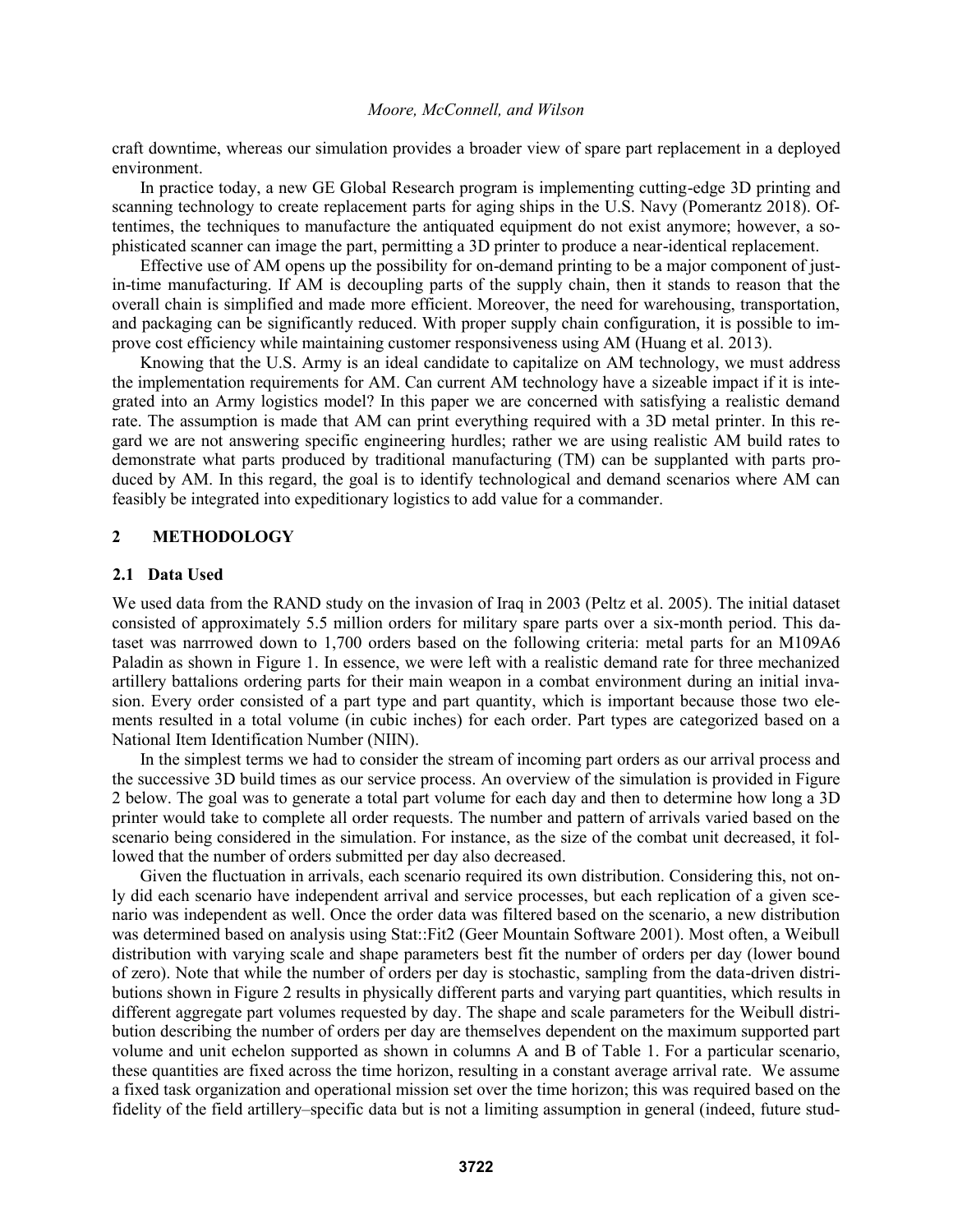ies should explicitly explore scenario-specific mission timelines; see McConnell et al. 2018). For each parameter combination, the choice of echelon and maximum part volume results in a constant sample average arrival rate (e.g., 11.5 orders per day for three mechanized artillery battalions).



Figure 1: M109A6 Paladin is a self-propelled 155 mm howitzer and serves as the main firing system for mechanized field artillery units.



Figure 2: The simulation, coded in MATLAB R2016b, generated a number of orders for each day. Each order consisted of a part type and part quantity. The volume was pulled directly from the RAND dataset. The total volume was used to determine build time based on a predetermined linear regression.

Table 1: The different design parameters and levels of each parameter considered (\*'1x' denotes 2018 technology).

| Volume (A)                     | Echelon (B)      | <b>Print Speed (C)</b> |
|--------------------------------|------------------|------------------------|
| (1) Less than 250 cubic inches | (1) 3 Battalions | $(1) 1x *$             |
| (2) Less than 100 cubic inches | (2) 1 Battalion  | $(2)$ 2x               |
| (3) Less than 57 cubic inches  | $(3)$ 1 Battery  | $(3)$ 5x               |
| (4) Less than 40 cubic inches  | $(4)$ 1 Gun      | (4) 10x                |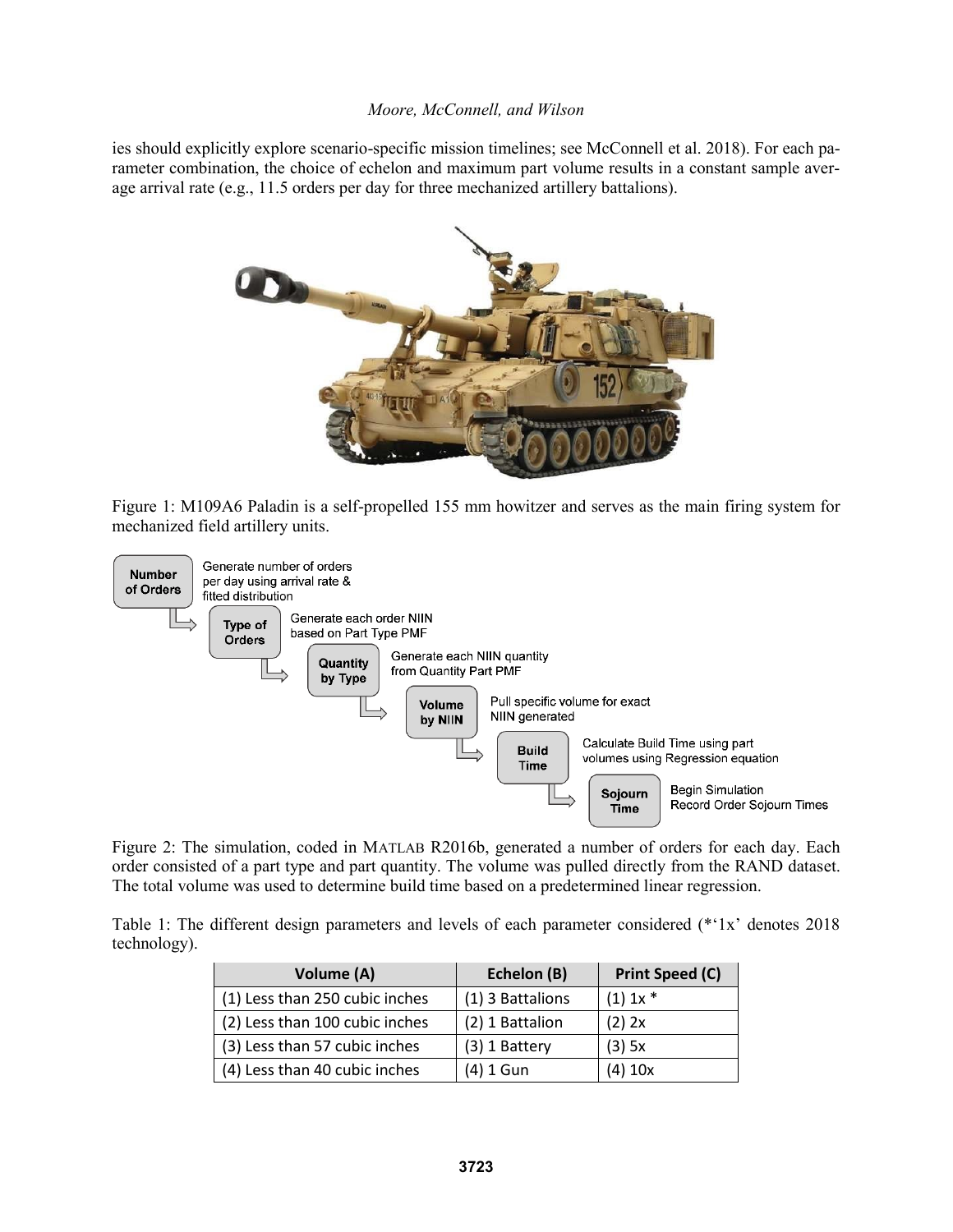## **2.2 Structure and Operation of the Simulation**

We then used the predetermined distributions to randomly generate order arrivals (per day) across the time horizon, which is approximately six months. This was done up front for each replication, and the simulation was not complete until all orders were fulfilled. Next, we selected the part type and quantity based on stored probability mass functions (PMFs); note the PMFs for part quantity are conditional on part type (NIIN). For this selection we successively used a discrete inverse transform to determine what stratum (part type) and subsequent quantity to incorporate in the order. In this way, we conditioned on part type to determine a part quantity that was bounded by real historical data. Ultimately, the arrivals were stochastic but always data-driven, and a summary of the process is depicted in Figure 2.

### **2.3 Arrival Process**

Our data-driven arrival process is a nonstationary, non-Poisson process (NNPP); Figure 3 confirms it is overdispersed as the variance-to-mean ratio of cumulative arrivals is greater than one. Figure 3 displays the sample dispersion for the arrival process using 100 sample paths. Note that while the mean arrival rate is constant over the time horizon, there is significant variation about that mean. Let  $(A(t), t \ge 0)$  be the counting process defined as the number of Paladin part orders received up to time *t* so that the index the counting process defined as the number of Paladin part orders received up to time t so that the index<br>of dispersion for this arrival process is  $I(t) = \text{Var}\left[A(t)\right] / \text{E}\left[A(t)\right]$ ,  $t \ge 0$ . Accounting for this extra variation is an important feature for models pertaining to deployed military environments, where there are high levels of uncertainty. McConnell et al. (2018) also observed overdispersion in logistical requisitions in deployed military environments. The literature notes this phenomenon in other applications as well, including arrivals at emergency rooms and call centers (Kim and Whitt 2014; Kim et al. 2015; Whitt and Zhang 2015; Liu et al. 2018).



Figure 3: Dispersion of Paladin part order arrival process (all part volumes) using 100 sample paths.

### **2.4 Service Process**

After calculating the contents of the order, we had a total volume, *x*, for that particular order, which was fed into our build time calculation. This calculation was derived from a Direct Metal Laser Sintering (DMLS) 3D build dataset consisting of 53 metal parts ranging from simple to complex geometries. The parts in this build time dataset do not directly relate to the geometries of Paladin parts; rather, they were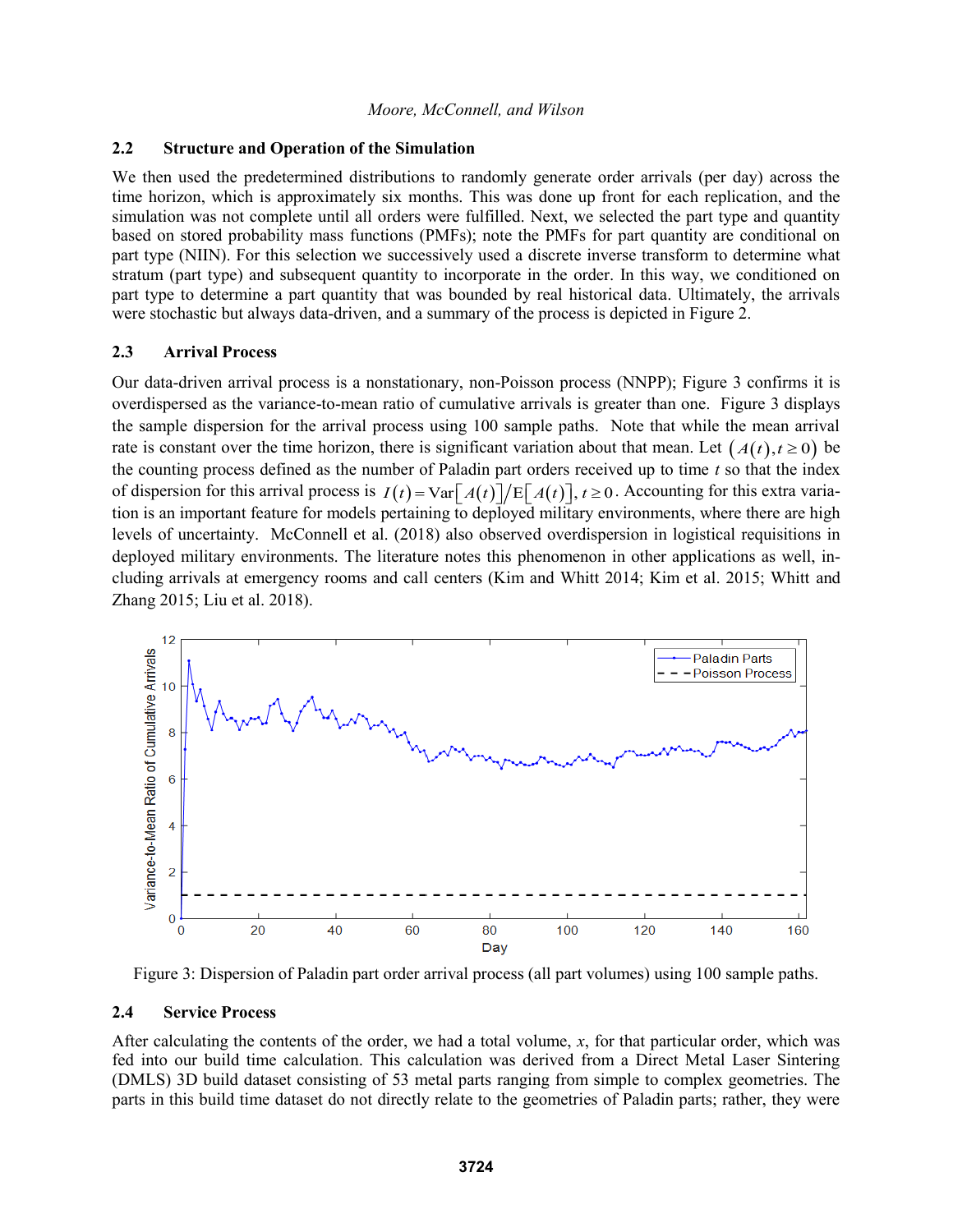used as a basis to derive build time based on total volume. We used the simple linear regression model  $y = \alpha + \beta x + \varepsilon$ , where *y* is the part build time (hours) and  $\varepsilon$  is an error term. The estimated intercept  $\hat{\alpha} = 0.940$ , and the estimated slope  $\hat{\beta} = 0.292$ . The fitted regression had correlation coefficient  $R^2 = 0.833$  so that the sample correlation between volume and build time was 0.913 (Moore 2018). The build time accounts for all steps in the 3D build process depicted in Figure 4. The simulation grouped each step into three categories: setup, build, and postbuild. The purpose of Figure 4 is to identify all procedures required to 3D print a spare part. Both prebuild and postbuild times were incorporated using generalized beta distributions with realistic upper and lower bounds. Lastly, to account for a postbuild quality inspection, a 90% pass rate was used to determine if the printed part needed to be printed again. Other significant assumptions in the model were the following: (i) only one part was printed at a time; (ii) the queueing discipline was first-in-first-out (FIFO); and (iii) the 3D printer was colocated with the customer, thus eliminating transportation time and costs. All assumptions were vetted through discussions with AM experts at NC State's Center for Additive Manufacturing and Logistics (CAMAL, camal.ncsu.edu).



Figure 4: AM build process, incorporating setup and postbuild procedures.

# **3 RESULTS**

In order to understand how current AM technology, as well as future improvements to the technology, performed in the simulation, we used a scenario layout that combined the most influential predictor variables (factors) for all scenarios. In particular, three factors had the largest impact on the average lead time for an individual part: the part volume (factor A); the unit size or echelon (factor B) being supported by the AM technology; and the build speed (factor C) presented as a multiplier of the build rate with the current technology (1x is 2018 speed). Table 1 shows all the combinations of different factor levels considered for the simulation, which yielded 64 different scenarios. In the simulation, each scenario was replicated 100 times. For each given level of build speed (C), the randomly sampled order arrival times and characteristics are the same across all combinations of the volume (A) and echelon (B) factors. Key outputs included lead time as well as total volume processed. Model validation was conducted by comparing total part volume generated with the OIF data.

Table 2 illustrates potential scenarios where AM could reduce lead time on spare parts requested in an isolated combat environment. The original demand data set revealed that on average, spare part fulfillment took approximately 40 days during the initial invasion in Iraq. It should be noted that 40 days was an average across all part types and priorities, indicating that some parts were received much earlier or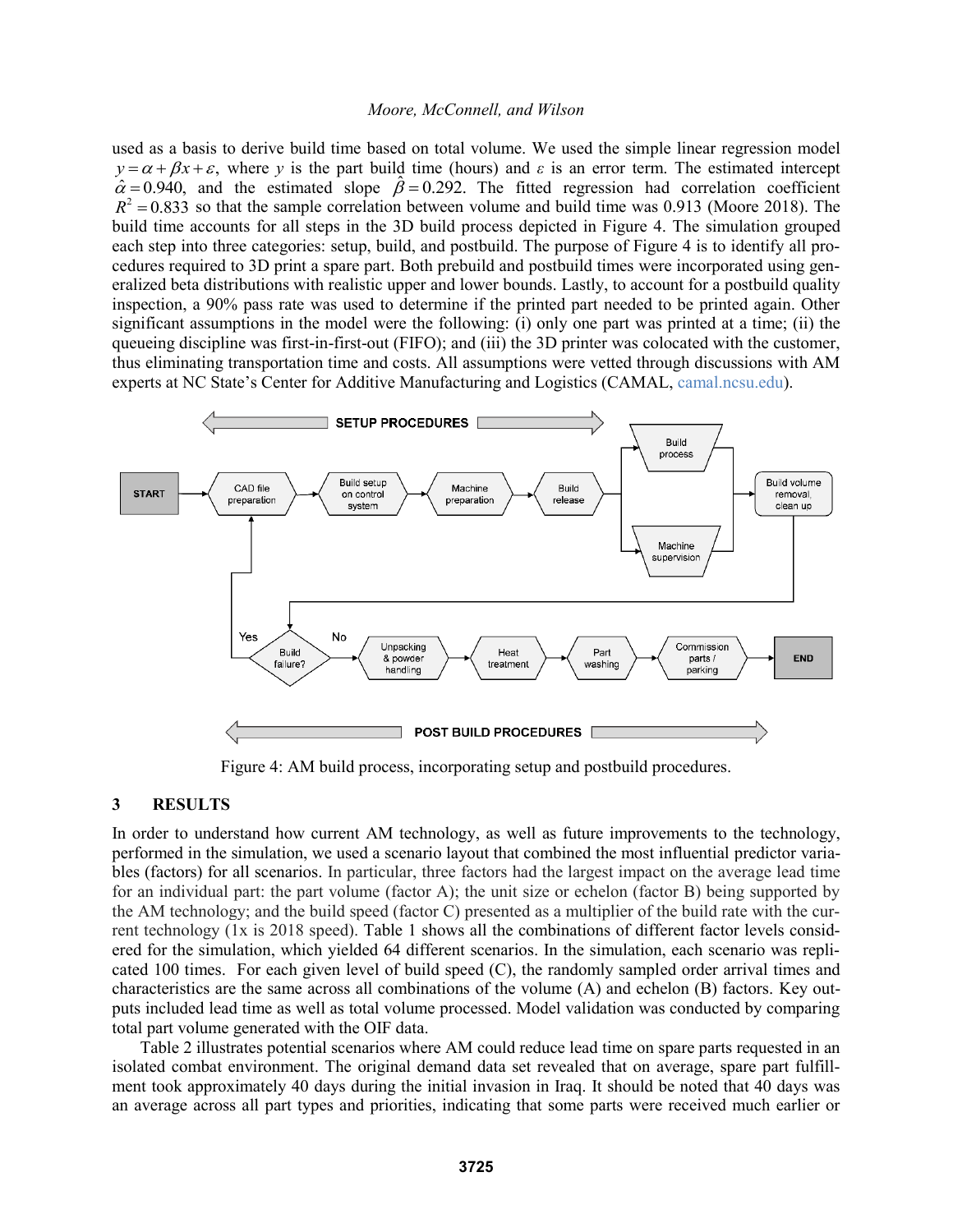later. In our simulation, the assumption was made to utilize a distributed manufacturing technique. Hence, lead time was a direct reflection of build time. Table 2 presents the simulation results (average lead time in days) with the half-length for a 95% confidence interval.

|                           |                | Print Speed $(C)$ , 1x is 2018 technology |                  |                    |                  |                                        |             |
|---------------------------|----------------|-------------------------------------------|------------------|--------------------|------------------|----------------------------------------|-------------|
|                           |                | 1x                                        | 2x               | 5x                 | 10x              |                                        |             |
|                           | 250            | 782.84                                    | 362.08           | 109.85             | 25.83            | 3 BN                                   |             |
|                           |                | (21.5)                                    | (9.9)            | (2.9)              | (0.55)           |                                        |             |
|                           |                | 247.15                                    | 89.65            | 4.57               | 0.8              | <b>BN</b>                              |             |
|                           |                | (11.4)                                    | (4.0)            | (0.4)              | (0.07)           |                                        |             |
|                           |                | 109.79                                    | 17.68            | 1.13               | 0.56             | <b>BTRY</b>                            |             |
|                           |                | (6.5)                                     | (0.9)            | (0.13)             | (0.07)           |                                        |             |
|                           |                | 9.81                                      | 2.26             | 0.96               | 0.42             | <b>GUN</b>                             |             |
|                           |                | (0.06)                                    | (0.5)            | (0.19)             | (0.1)            |                                        |             |
| Volume (A) (cubic inches) |                | 389.8                                     | 164.21           | $28.\overline{86}$ | 1.42             | 3 BN                                   |             |
|                           |                | (11.5)                                    | (4.7)            | (0.67)             | (0.06)           |                                        |             |
|                           |                | 105.19                                    | 16.61            | 0.84               | 0.4              | <b>BN</b>                              |             |
|                           | 100            | (5.0)                                     | (0.58)           | (0.05)             | (0.03)           |                                        |             |
|                           |                | 22.69                                     | 0.83             | 0.29               | 0.17             | <b>BTRY</b>                            |             |
|                           |                | (1.4)                                     | (0.07)           | (0.02)             | (0.01)           |                                        |             |
|                           |                | 5.48                                      | 2.24             | 0.68               | 0.27             | <b>GUN</b>                             |             |
|                           |                | (0.73)                                    | (0.4)            | (0.16)             | (0.06)           |                                        |             |
|                           | 57             | 278.39                                    | 107.55           | 5.94               | 0.9              | 3 BN                                   | Echelon (B) |
|                           |                | (9.0)                                     | (3.37)           | (0.15)             | (0.04)           |                                        |             |
|                           |                | 58.89                                     | 2.26             | 0.81               | 0.37             | <b>BN</b><br><b>BTRY</b><br><b>GUN</b> |             |
|                           |                | (2.9)                                     | (0.11)           | (0.08)             | (0.03)           |                                        |             |
|                           |                | 4.54                                      | 3.21             | 0.67               | 0.33             |                                        |             |
|                           |                | (0.25)                                    | (0.41)           | (0.09)             | (0.05)           |                                        |             |
|                           |                | 2.82                                      | 1.61             | 0.52               | 0.29             |                                        |             |
|                           |                | (0.31)                                    | (0.28)           | (0.14)             | (0.08)           |                                        |             |
|                           | $\overline{4}$ | 26.05                                     | $\overline{1.3}$ | 0.43               | $\overline{0.3}$ | 3 BN                                   |             |
|                           |                | (1.1)                                     | (0.06)           | (0.03)             | (0.03)           |                                        |             |
|                           |                | 1.65                                      | 2.32             | 0.74               | 0.35             | <b>BN</b>                              |             |
|                           |                | (0.14)                                    | (0.5)            | (0.18)             | (0.08)           |                                        |             |
|                           |                | 8.08                                      | 0.72             | 0.52               | 0.14             | <b>BTRY</b>                            |             |
|                           |                | (1.54)                                    | (0.12)           | (0.18)             | (0.02)           |                                        |             |
|                           |                | 1.44                                      | 2.09             | 0.26               | 0.14             | <b>GUN</b>                             |             |
|                           |                | (0.26)                                    | (0.62)           | (0.05)             | (0.02)           |                                        |             |

Table 2: Simulation results depicting average lead time in days (95% confidence interval half-length).

below avg TM lead time above avg TM lead time

Table 2 indicates that AM could be effective, especially for smaller part sizes and smaller combat unit sizes. Note that in Table 2 each combination of volume (A) and echelon (B) defines a row while each print speed (C) defines a column. For instance, under current print speeds (level C(1) in Table 1), a bat-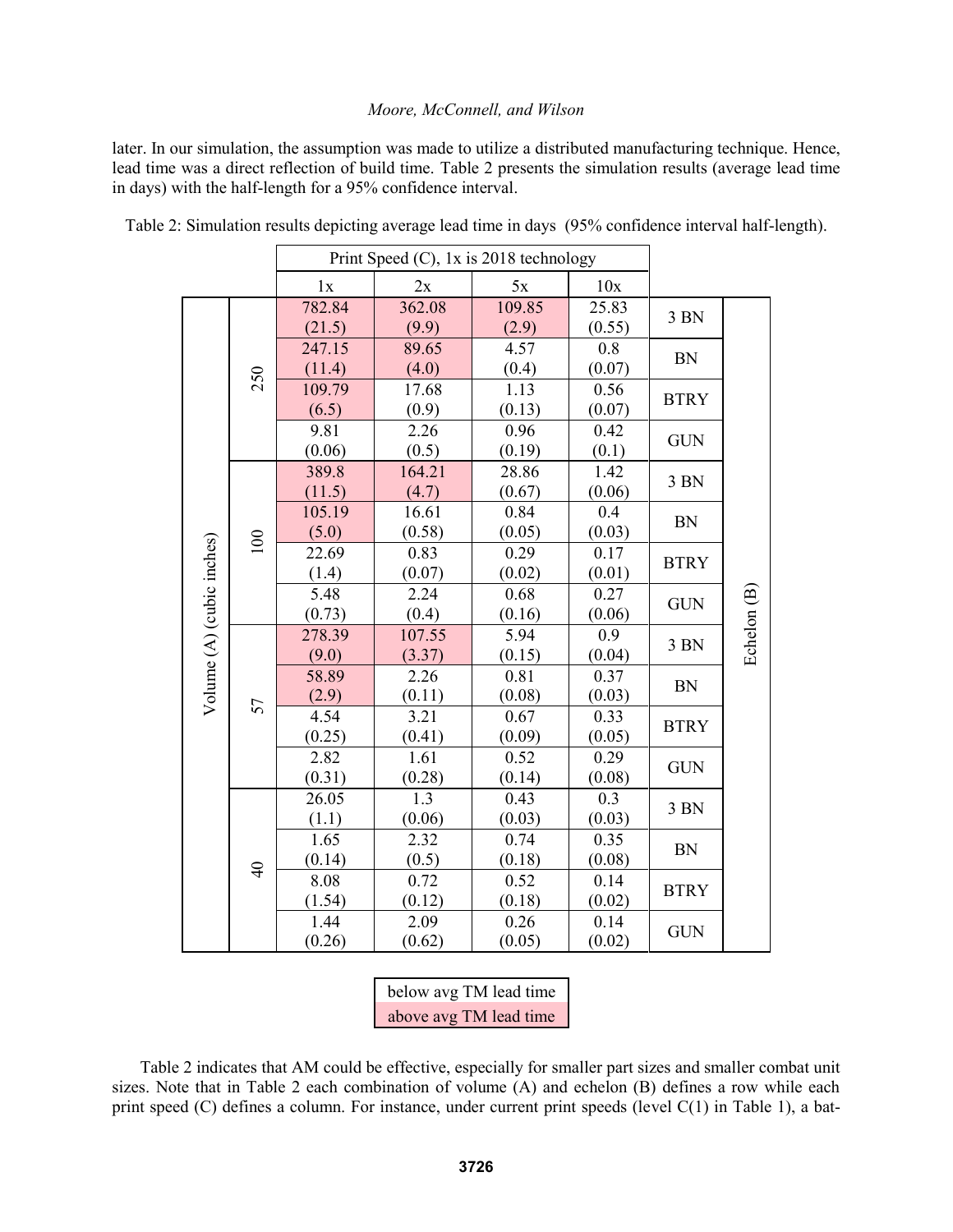tery (BTRY) could order parts between 57 and 100 cubic inches, and the average lead time would be 22.69 days. Furthermore, if three battalions (BNs) ordered parts between 100 and 250 cubic inches and print speed capability increased 10 times from the current technology, then the average lead time was reduced from 782.84 to 25.83 days. Given that the initial data set from OIF provided a rough average of lead time, the resulting confidence intervals were determined to be satisfactory.

## **4 RECOMMENDATIONS**

The notion of 3D printed parts needs to start with computer-aided design (CAD) files. The AM technology is unlikely to be fully realized in a military setting if soldiers are expected to create the part designs. Pressure needs to be placed on contracted suppliers to either create CAD files for existing parts, or at a minimum, to start providing such files with newly purchased equipment. This pressure would be applied many echelons above the soldier level. Sophisticated scanners capable of producing CAD blueprints are a steadily improving technology and provide one viable option to bridge the gap between TM- and AMproduced parts. Still, Army Acquisitions should ensure vendors provide CAD files for parts upon new materiel purchase.

Similar to the Navy, the Army needs to continue experimenting with AM facilities in the field under realistic demand rates and operating environments. The simplest choice is to utilize existing environments at Combined Training Centers (CTCs) and evaluate how an AM facility performs. A pilot program could consist of a 3D printing facility in a hardstand building, with necessary power and environmental conditions, at a CTC that receives part requests from actual units in training and then determines how many and what types of parts it can print. This would start to (i) give a feel for utilization rates, maintenance issues, and troubleshooting techniques; and (ii) provide an architecture to route the part requests from the soldier to the 3D printing engineer.

Real-world applications would most likely start with smaller, more specialized combat units that deploy to every corner of the globe and are not afforded consistent resupply. These types of units, operating in extreme isolation, could benefit the most from the implementation of a 3D printer given that they had enough raw print materials on hand.

Another application for AM technology would be in the sale of equipment to other countries. Distributed production of 3D printed parts could substantially assist in providing spare parts to countries that have purchased legacy U.S. military equipment. This is a large fiscal requirement because under most circumstances when buyers require additional spare parts, they request those parts through the U.S. Government. The resupply then is even more costly because of additional overhead and transportation costs. Imagine that if, along with the initial purchase of the end item, CAD files were provided for all components. then a third party could furnish all future parts internally, eliminating time and money spent by the U.S. Government.

# **5 CONCLUSION**

This article used a Paladin to demonstrate that today's AM technology could satisfy the demand rate for a large piece of equipment under certain constraints. However, there are millions of parts in the military, many of which do not need to be as heavily scrutinized in a quality control setting. For the factor combinations in Table 2 that achieved a lead time below 40 days, we observe that roughly 60,000 cubic inches is the threshold for total output during a 162-day period by also recording cumulative volume printed (Moore 2018). Along this line of thinking, any other end item could be selected, and roughly 60,000 cubic inches worth of spare parts could be printed for that item. Instead of fabricating parts for a Paladin, communications equipment would be an ideal candidate because the quality control requirements would lessen dramatically. A 3D printer could make communications spare parts while deployed; and if the part failed during use, the only liability would be a down radio. On the other hand if 3D printed parts were being used to fire a Paladin or a fly a helicopter, then the risk of injury from defective parts would be much higher.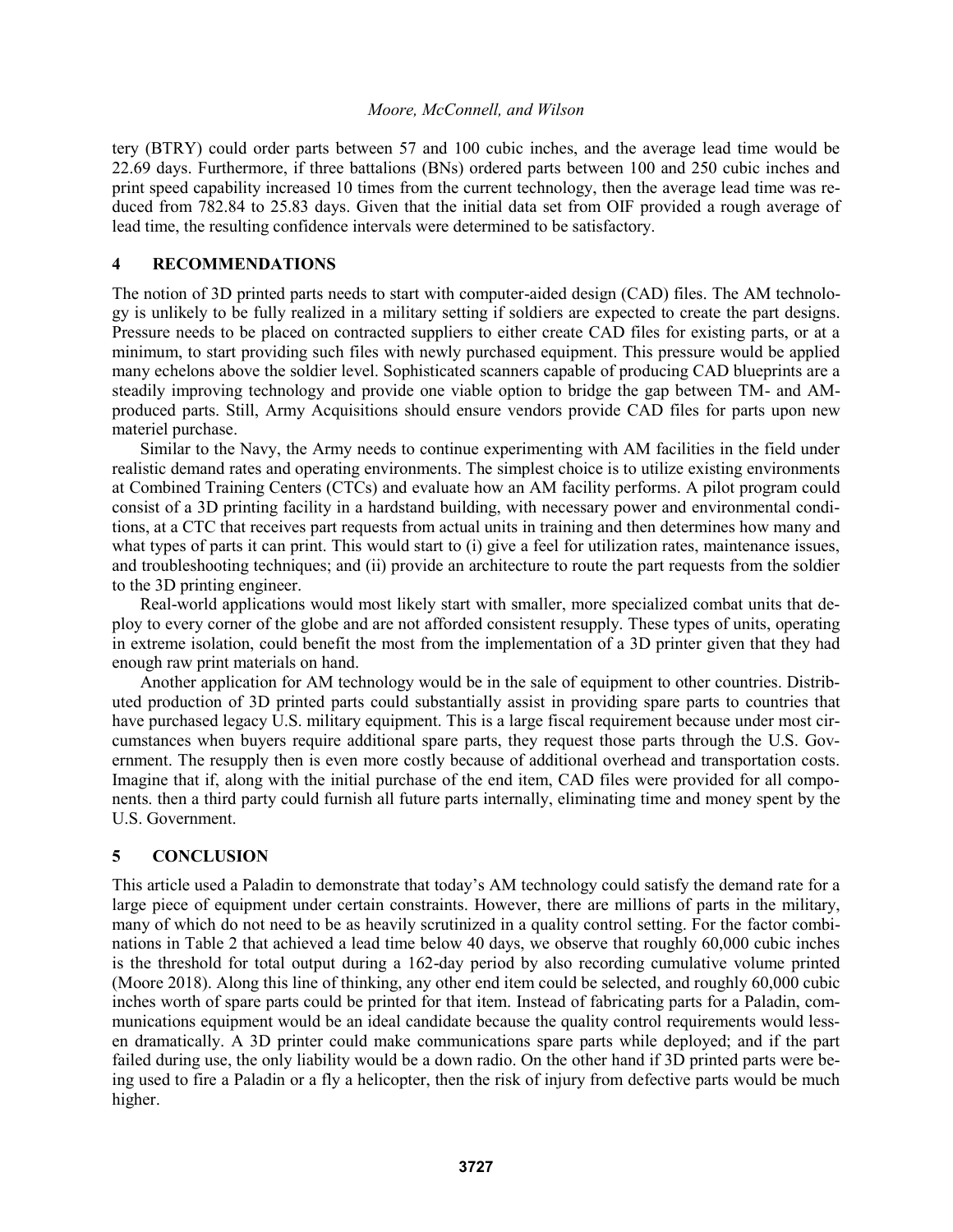There is no denying the potential disruptiveness that AM can have on industries by replacing or at least complementing existing manufacturing techniques, specifically enhancing process and product innovation (Niaki and Nonino 2017). The U.S. military is currently looking at options to exploit this technology; and with an increased budget, decisions seem to be moving in the right direction. The Navy has implemented FabLabs that consist of a suite of digital fabrication and rapid prototyping machines. These mobile labs educate military members on the capabilities of 3D printing and are an integral step in making 3D printed parts a reality (Jackson 2017). As for now, the Marines cite examples of printing Humvee handles and drone rotors to serve as temporary replacements while waiting for actual parts that have been ordered (Jackson 2017). The simulation in this article provides a cogent process to evaluate the effectiveness of integrating additive manufacturing technology in order to complement existing traditional manufacturing techniques. Table 2 indicates the average lead time for parts no larger than 100 cubic inches for one battery at contemporary print speeds is 22.69 days. As one example, it suggests that current AM technology – a single DMLS printer – can satisfy the demand rate for a deployed mechanized artillery battery's M109A6 Paladin parts having up to 100 cubic inches in individual part volume, roughly the size of a two-liter soda bottle. In order for AM to have a more compelling and ubiquitous impact, faster build speeds for larger parts is the single point of improvement. Reducing build rate failure is an additional point of focus that will not only enhance lead time reduction, but more importantly, guarantee that printed parts satisfy structural requirements and involve minimal risk when used. Cost reductions of raw materials, purchase prices of 3D printers, and personnel requirements will naturally decrease as more competitors enter the space and more efficient techniques are discovered for building printers.

### **DISCLAIMER**

The views expressed in this paper are those of the authors and do not reflect the official policy or position of the United States Army, the Department of Defense, or the United States Government.

# **ACKNOWLEDGMENTS**

The authors would like to thank Marc Robbins from the RAND Corporation for providing the dataset that made this research possible as well as the skilled professionals from the Center for Additive Manufacturing and Logistics (CAMAL) at NC State for lending their expertise. We also thank the anonymous reviewers – their feedback greatly improved the quality of this paper.

### **REFERENCES**

- Barno, D., and N. Bensahel. 2017. "Three Things the Army Chief of Staff Wants You to Know." War on the Rocks. https://warontherocks.com/2017/05/three-things-the-army-chiefof-staff-wants-you-toknow/, accessed August 11<sup>th</sup>, 2018.
- Geer Mountain Software Corp. 2001. *Stat::Fit2*. South Kent, CT: Geer Mountain Software Corp.
- Huang, S., P. Liu, A. Mokasdar, and L. Hou. 2013. "Additive Manufacturing and Its Societal Impact: A Literature Review." *International Journal of Advanced Manufacturing Technology* 67:1191–1203.
- Jackson, B. 2017. "Volkswagen Saves \$160K in Tooling Costs Using Desktop FDM 3D Printers." 3D Printing Industry. https://3dprintingindustry.com/news/volkswagen-saves\$160K-in Tooling Costs-Using Desktop FDM 3D Printers-116640/?goal=0\_695d5c73dc-58fd19064d64657453, accessed August 11<sup>th</sup>, 2018.
- Khajavi, S. H., J. Partanen, and J. Holmström. 2014. "Additive Manufacturing in the Spare Parts Supply Chain." *Computers in Industry* 65(1):50–63.
- Kim, S.-H., P. Vel, W. Whitt, and W. C. Cha. 2015. "Poisson and Non-Poisson Properties in Appointment-Generated Arrival Processes: The Case of an Endocrinology Clinic." *Operations Research Letters* 43(3):247–253.